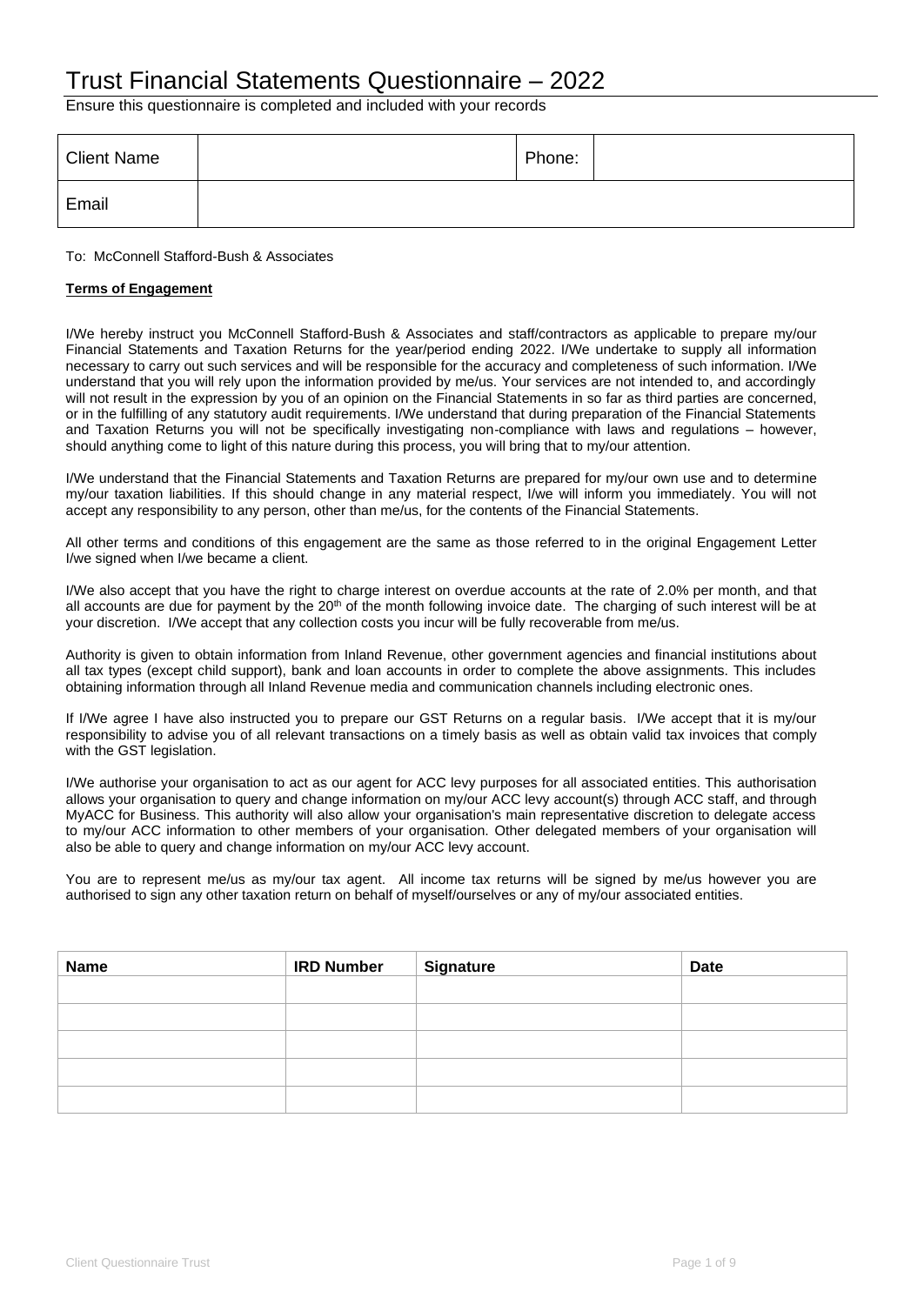**If a trustee is a company, under the Companies Amendment Act 2014 there is now a requirement for all directors to provide their place of birth and date of birth AND in addition, there must be at least one director that either lives in New Zealand; or lives in Australia and is a director of a company incorporated in Australia:**

| <b>Director</b> | Date of birth | City / Town of birth | <b>Country of birth</b> | <b>Current residential address</b> |
|-----------------|---------------|----------------------|-------------------------|------------------------------------|
|                 |               |                      |                         |                                    |
|                 |               |                      |                         |                                    |
|                 |               |                      |                         |                                    |
|                 |               |                      |                         |                                    |
|                 |               |                      |                         |                                    |

| Convenient time to call you is:                                                                           |                                    |
|-----------------------------------------------------------------------------------------------------------|------------------------------------|
| Alternative phone numbers are:                                                                            |                                    |
| When do you want your accounts completed by?                                                              |                                    |
| Would you like us to supply a copy to your bank?                                                          | Yes $\Box$ No $\Box$<br>(Tick One) |
| If your accounts are to be supplied to your bank,<br>please advise the name of your current bank manager: |                                    |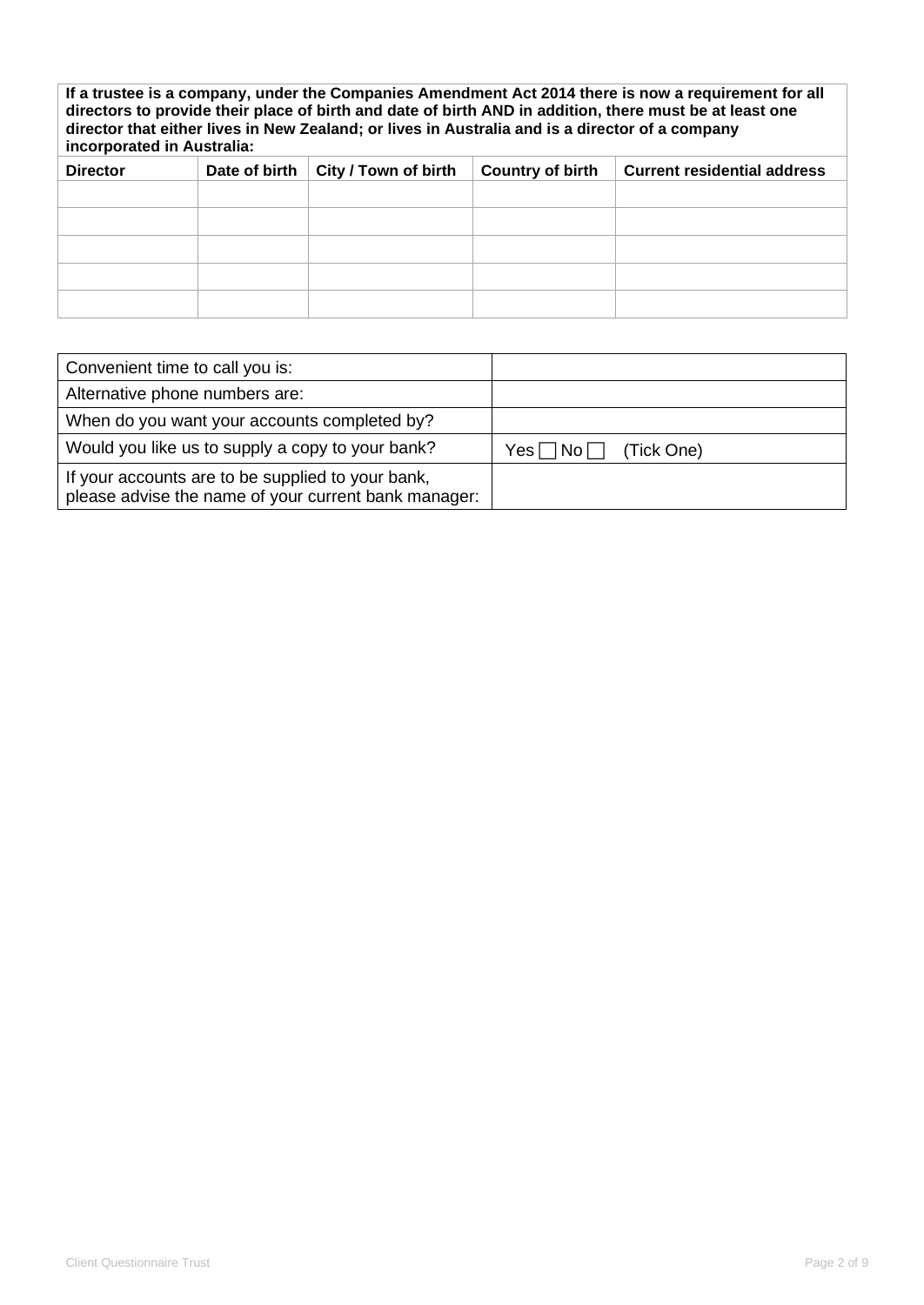| <b>Records Required:</b><br>If you do the GST                                                                                                                                                                                                                                                                                                                                                                                       | ✓                           | <b>Comment:</b> |
|-------------------------------------------------------------------------------------------------------------------------------------------------------------------------------------------------------------------------------------------------------------------------------------------------------------------------------------------------------------------------------------------------------------------------------------|-----------------------------|-----------------|
| Bank Statements, Cheque butts, Cash books, etc                                                                                                                                                                                                                                                                                                                                                                                      |                             |                 |
| Where an online accounting system is used (e.g. Banklink / Xero / MYOB),<br>please provide:<br>• Final bank statement for the year for all bank accounts                                                                                                                                                                                                                                                                            | $\mathbf{L}$                |                 |
| Where a non cloud based computerised accounting system is used (e.g. MYOB),<br>please provide the following:<br>• General Ledger Detailed, General Ledger Summary, Trial Balance, Profit &<br>Loss, Balance Sheet, GST Reconciliation.<br>• Copy of bank reconciliation as at balance date for all bank accounts.                                                                                                                   | $\Box$                      |                 |
| Final bank statement for the year for all bank accounts<br>Where a Cashbook (computerised / manual) or no system is used, please<br>provide:<br>• Cashbook (if one is kept, including one-month past balance date)<br>• Copy of bank reconciliation as at balance date for all bank accounts<br>• Bank statements for the full year for all bank accounts<br>Note: If no cashbook has been kept, please ensure that bank statements |                             |                 |
| include the details of what each deposit and withdrawal was for.                                                                                                                                                                                                                                                                                                                                                                    |                             |                 |
| <b>Goods &amp; Services Tax (GST) Returns</b>                                                                                                                                                                                                                                                                                                                                                                                       |                             |                 |
| Please supply your copies of Goods & Services Tax (GST) returns and work<br>papers if not filed via Xero.                                                                                                                                                                                                                                                                                                                           | $\Box$                      |                 |
| IRD Disclosure requirement information (excluding non-active trusts)                                                                                                                                                                                                                                                                                                                                                                |                             |                 |
| If not provided already, could you please provide a copy of the trust deed and<br>any amendments made to this.                                                                                                                                                                                                                                                                                                                      |                             |                 |
| Please provide the following information for all settlors and beneficiaries of the<br>Trust:                                                                                                                                                                                                                                                                                                                                        |                             |                 |
| Full name<br>Date of birth or commencement date (for non-individuals)<br>Jurisdiction of tax residency (if not NZ)<br>IRD number (or Tax Identification Number for those not resident in NZ)                                                                                                                                                                                                                                        |                             |                 |
| Please provide details of any settlements made to the Trust by settlors or any<br>other persons (including those valued at zero)                                                                                                                                                                                                                                                                                                    | L                           |                 |
| Please provide details of any distributions made to beneficiaries, including the<br>following:<br>Distributions of accounting income<br>Distributions of capital, corpus or trust assets<br>Use of trust property for less than market value<br>Forgiveness of debt<br>٠                                                                                                                                                            | $\mathcal{L}_{\mathcal{A}}$ |                 |
| If not already provided above, can you please provide the following details of any<br>person who has the power to appoint/dismiss a trustee, add/remove a<br>beneficiary, or to amend the trust deed.<br>Full name<br>Date of birth or commencement date (for non-individuals)<br>Jurisdiction of tax residency (if not NZ)<br>IRD number (or Tax Identification Number for those not resident in NZ)                               | $\Box$                      |                 |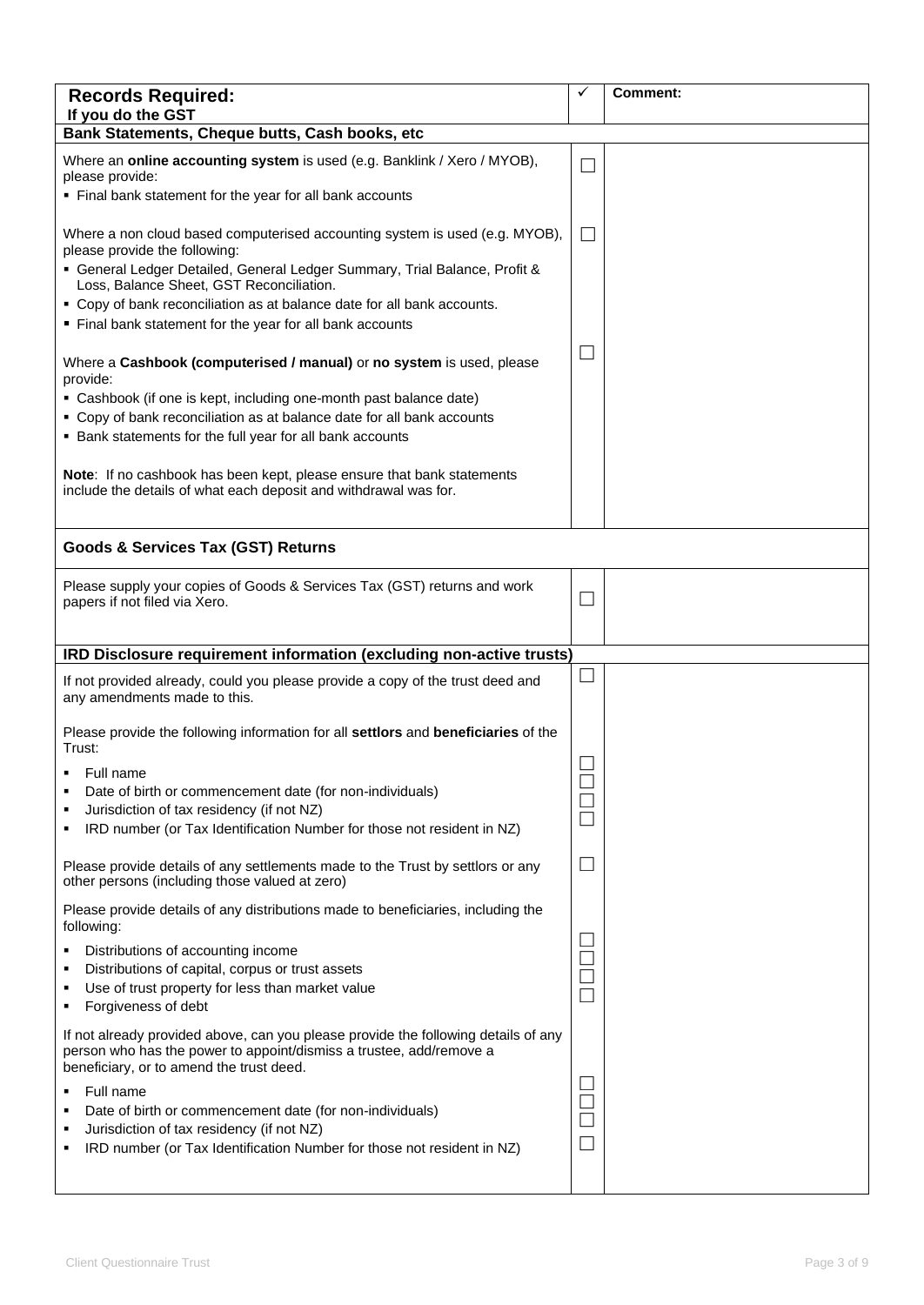| Covid-19 Wage Subsidy and other Covid-19 support payments                                                                                                                                        |                                                                                                                                                                                                                                |                             |
|--------------------------------------------------------------------------------------------------------------------------------------------------------------------------------------------------|--------------------------------------------------------------------------------------------------------------------------------------------------------------------------------------------------------------------------------|-----------------------------|
| Have you received the Wage Subsidy? (please note all dates and receipts)                                                                                                                         |                                                                                                                                                                                                                                | $\Box$                      |
|                                                                                                                                                                                                  | Date rec: $\angle$ / $\angle$ \$                                                                                                                                                                                               |                             |
|                                                                                                                                                                                                  | Date rec: $\angle$ / $\angle$ \$                                                                                                                                                                                               |                             |
| Date rec: $\angle$ / $\angle$ \$                                                                                                                                                                 | Date rec: $\angle$ / $\angle$ \$                                                                                                                                                                                               |                             |
| Where Wage Subsidy payments have been received for stakeholders<br>(shareholders/partners/trustees/beneficiaries/owners) of the business please provide details of the following:                |                                                                                                                                                                                                                                | $\overline{\phantom{a}}$    |
| Amounts received for each stakeholder<br>$\bullet$                                                                                                                                               |                                                                                                                                                                                                                                |                             |
| Whether amounts received were for full-time or part-times<br>$\bullet$                                                                                                                           |                                                                                                                                                                                                                                |                             |
| Have you received the Covid-19 Leave Support Payments? (please note all dates and receipts)                                                                                                      |                                                                                                                                                                                                                                | $\Box$                      |
| Date rec: \_/ \_/ \_ \$                                                                                                                                                                          | Date rec: $\angle$ / $\angle$ \$                                                                                                                                                                                               |                             |
|                                                                                                                                                                                                  | Date rec: $\angle$ / $\angle$ \$                                                                                                                                                                                               |                             |
| Date rec: $\angle$ / $\angle$ \$                                                                                                                                                                 | Date rec: $\angle$ / $\angle$ \$                                                                                                                                                                                               |                             |
| Where Covid-19 Leave Support Payments have been received for stakeholders<br>(shareholders/partners/trustees/beneficiaries/owners) of the business please provide details of the following:      |                                                                                                                                                                                                                                | $\Box$                      |
| Amounts received for each stakeholder<br>$\bullet$                                                                                                                                               |                                                                                                                                                                                                                                |                             |
| Whether amounts received were for full-time or part-times<br>$\bullet$                                                                                                                           |                                                                                                                                                                                                                                |                             |
| Have you received Covid-19 Short-Term Absence Payments? (please note all dates and receipts)                                                                                                     |                                                                                                                                                                                                                                | $\mathcal{L}_{\mathcal{A}}$ |
|                                                                                                                                                                                                  |                                                                                                                                                                                                                                |                             |
| Date rec: \_/ \_/ \_ \$                                                                                                                                                                          |                                                                                                                                                                                                                                |                             |
|                                                                                                                                                                                                  |                                                                                                                                                                                                                                |                             |
| Where Covid-19 Short-Term Absence Payments have been received for stakeholders<br>(shareholders/partners/trustees/beneficiaries/owners) of the business please provide details of the following: |                                                                                                                                                                                                                                | $\Box$                      |
| Amounts received for each stakeholder<br>$\bullet$                                                                                                                                               |                                                                                                                                                                                                                                |                             |
| Whether amounts received were for full-time or part-times<br>$\bullet$                                                                                                                           |                                                                                                                                                                                                                                |                             |
| Have you received Resurgence Support Payments? (please note all dates and receipts)                                                                                                              |                                                                                                                                                                                                                                | $\Box$                      |
| Date rec: $_{\_}/_{\_}/_{\_}$ \$                                                                                                                                                                 |                                                                                                                                                                                                                                |                             |
|                                                                                                                                                                                                  |                                                                                                                                                                                                                                |                             |
| Date rec: \_/ \_/ \_ \$\_______________                                                                                                                                                          |                                                                                                                                                                                                                                |                             |
|                                                                                                                                                                                                  |                                                                                                                                                                                                                                |                             |
| Have you received a Covid-19 Cultural Sector Emergency Relief Grant or other Covid-19 support payments?                                                                                          |                                                                                                                                                                                                                                | $\Box$                      |
| Please provide details if it is an "other" Covid-19 support payment                                                                                                                              |                                                                                                                                                                                                                                |                             |
| Date rec: \_/ \_/ \_ \$                                                                                                                                                                          |                                                                                                                                                                                                                                |                             |
| Date rec: \_/ \_/ \_ \$\_______________                                                                                                                                                          |                                                                                                                                                                                                                                |                             |
| Have you received the Covid-19 Small Business Loan?                                                                                                                                              |                                                                                                                                                                                                                                | $\Box$                      |
|                                                                                                                                                                                                  |                                                                                                                                                                                                                                |                             |
|                                                                                                                                                                                                  |                                                                                                                                                                                                                                |                             |
| Have any amounts of Covid-19 support payments been repaid back?                                                                                                                                  |                                                                                                                                                                                                                                | $\overline{\phantom{a}}$    |
| Please provide details of payment and reason for repayment                                                                                                                                       |                                                                                                                                                                                                                                |                             |
|                                                                                                                                                                                                  | Reason: when the contract of the contract of the contract of the contract of the contract of the contract of the contract of the contract of the contract of the contract of the contract of the contract of the contract of t |                             |
|                                                                                                                                                                                                  |                                                                                                                                                                                                                                |                             |
|                                                                                                                                                                                                  |                                                                                                                                                                                                                                |                             |
|                                                                                                                                                                                                  |                                                                                                                                                                                                                                |                             |
|                                                                                                                                                                                                  |                                                                                                                                                                                                                                |                             |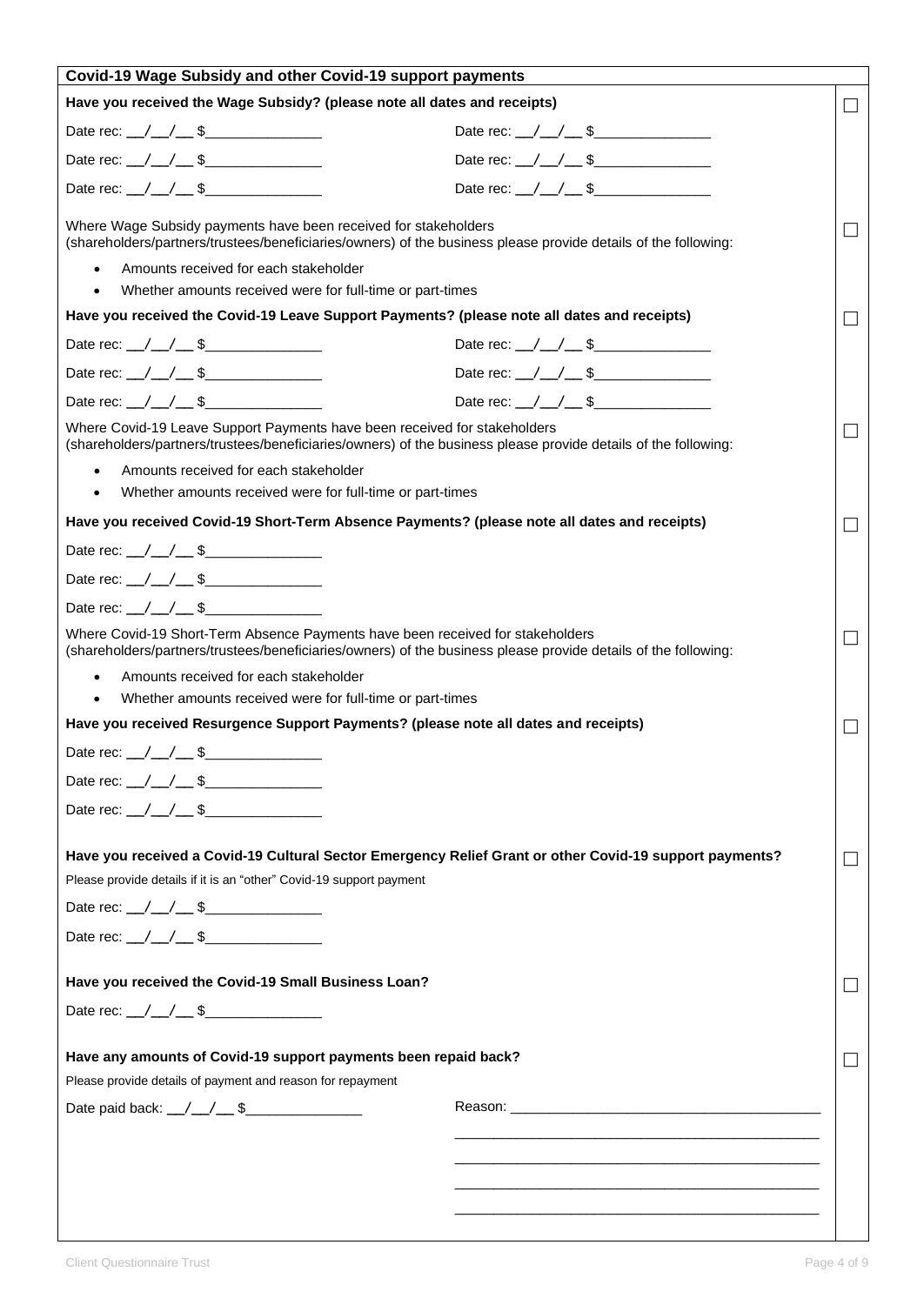| <b>Loan Statements</b>                                                                                                                                                                                                                          |        |                                                                      |
|-------------------------------------------------------------------------------------------------------------------------------------------------------------------------------------------------------------------------------------------------|--------|----------------------------------------------------------------------|
| Supply a copy of any loan transaction statements for the financial year up to your<br>balance date, including loans that have been refinanced or repaid during the<br>year.                                                                     | $\Box$ |                                                                      |
| <b>Final Bank Statements</b>                                                                                                                                                                                                                    |        |                                                                      |
| Final bank statement for the year for all bank accounts.                                                                                                                                                                                        |        |                                                                      |
| <b>Interest and Dividend Certificates</b>                                                                                                                                                                                                       |        |                                                                      |
| Supply copies of certificates.                                                                                                                                                                                                                  |        |                                                                      |
| Accounts Receivable (Debtors) - see attached Schedule 1                                                                                                                                                                                         |        |                                                                      |
| All accounts or amounts owing to you at balance date should be scheduled.<br><b>Exclude</b> bad debts. To enable bad debts to be excluded from income, these<br>must be written off prior to balance date.                                      | П      | Total at Balance Date:<br>\$<br>GST Included □ Excluded □            |
| Accounts Payable (Creditors) - see attached Schedule 2                                                                                                                                                                                          |        |                                                                      |
| All accounts or amounts owing by you at balance date should be scheduled<br>indicating name of creditor, amount and what the debt is for.                                                                                                       | П      | Total at Balance Date:<br>$\frac{1}{2}$<br>GST Included □ Excluded □ |
|                                                                                                                                                                                                                                                 |        |                                                                      |
| <b>Capital Expenditure</b>                                                                                                                                                                                                                      |        |                                                                      |
| Attach details of assets purchased or sold during the year such as motor<br>vehicles, plant and equipment and properties. Where applicable please provide<br>the following details:                                                             |        |                                                                      |
| • Hire purchase or loan agreements                                                                                                                                                                                                              |        |                                                                      |
| • Lease agreements                                                                                                                                                                                                                              |        |                                                                      |
| • All legal statements and agreements                                                                                                                                                                                                           |        |                                                                      |
| • Trade-in details                                                                                                                                                                                                                              |        |                                                                      |
| • Lost, stolen or scrapped items                                                                                                                                                                                                                |        |                                                                      |
|                                                                                                                                                                                                                                                 |        |                                                                      |
| • Insurance pay out                                                                                                                                                                                                                             | П      |                                                                      |
| • Copy of Tax Invoices                                                                                                                                                                                                                          |        |                                                                      |
| A copy of last year's Asset and Depreciation Schedule is attached for your<br>information. We suggest you review the schedule and indicate any assets that<br>no longer exist.                                                                  |        |                                                                      |
| <b>Other Non-Taxable Income</b>                                                                                                                                                                                                                 |        |                                                                      |
|                                                                                                                                                                                                                                                 |        |                                                                      |
| Did you receive non-taxable income from any other sources?<br>If Yes, please provide details.                                                                                                                                                   |        |                                                                      |
| <b>Legal and Loan Documents</b>                                                                                                                                                                                                                 |        |                                                                      |
| Please attach any solicitor's statements and Sale and Purchase Agreements<br>relating to any legal transactions during the year. Please also include<br>Statements and Agreements relating to any mortgages, hire purchase, leases or<br>loans. | $\Box$ |                                                                      |
| <b>Business Expenses</b>                                                                                                                                                                                                                        |        |                                                                      |
| There are a number of invoices that we specifically require. Please ensure the<br>records you provide us with include all paid accounts for:                                                                                                    |        |                                                                      |
| Insurance premiums                                                                                                                                                                                                                              |        |                                                                      |
| Legal fees                                                                                                                                                                                                                                      |        |                                                                      |
| <b>Gifting Programme</b>                                                                                                                                                                                                                        |        |                                                                      |
| Please advise details of gifts made to your trust during the financial year. If you<br>have copies of the gifting documentation from your solicitor, please attach                                                                              |        | Date of Gift<br>Amount \$                                            |
| Please provide any acknowledgement of debts if available.                                                                                                                                                                                       |        |                                                                      |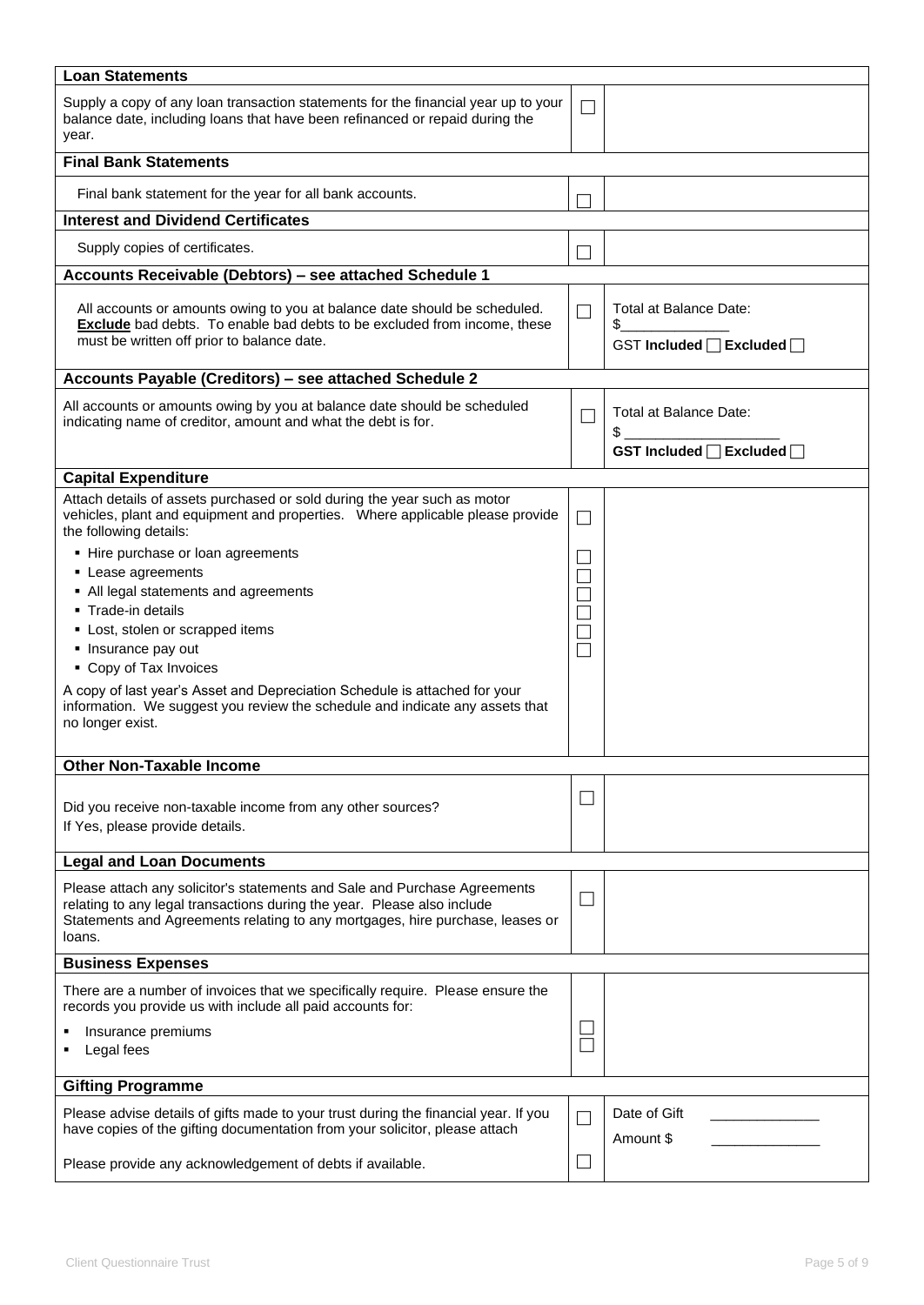| <b>Major Transactions</b>                                                                                                                                                                                                                                  |                                     |            |                                              |  |
|------------------------------------------------------------------------------------------------------------------------------------------------------------------------------------------------------------------------------------------------------------|-------------------------------------|------------|----------------------------------------------|--|
| Please provide a list of any major transactions that have occurred during the<br>financial year that affect the Trust.                                                                                                                                     |                                     | $\Box$     |                                              |  |
|                                                                                                                                                                                                                                                            |                                     |            |                                              |  |
| <b>Rental Property Details</b>                                                                                                                                                                                                                             |                                     |            |                                              |  |
| Please provide us with the addresses of any rental properties you have.                                                                                                                                                                                    |                                     |            | If a property was not rented for a full 12   |  |
|                                                                                                                                                                                                                                                            |                                     | vacant.    | months, please provide details of why it was |  |
|                                                                                                                                                                                                                                                            |                                     |            |                                              |  |
| Address: the contract of the contract of the contract of the contract of the contract of the contract of the contract of the contract of the contract of the contract of the contract of the contract of the contract of the c                             |                                     |            |                                              |  |
| <b>Rental Income and Expenditure</b>                                                                                                                                                                                                                       |                                     |            |                                              |  |
| Please supply bank statements clearly identifying and detailing all transactions that relate to the rental properties<br>OR<br>Please provide details of the following for each rental property. Use a separate sheet if necessary.                        |                                     |            |                                              |  |
| Income:<br><b>Total Rent Received</b>                                                                                                                                                                                                                      |                                     |            |                                              |  |
| <b>Expenses:</b>                                                                                                                                                                                                                                           |                                     |            |                                              |  |
| Accounting fees<br>$\sim$                                                                                                                                                                                                                                  | Phone                               |            |                                              |  |
| Advertising (to rent)<br>$\frac{1}{2}$                                                                                                                                                                                                                     | Power                               |            |                                              |  |
| <b>Bank fees</b><br>$\frac{1}{2}$                                                                                                                                                                                                                          | Rates                               |            |                                              |  |
| Insurance                                                                                                                                                                                                                                                  | (including regional council rates)  |            |                                              |  |
| Legal fees                                                                                                                                                                                                                                                 | Repairs and Maintenance             |            | \$                                           |  |
| Management fees                                                                                                                                                                                                                                            | (please attach details or invoices) |            |                                              |  |
| Mortgage Interest<br>\$                                                                                                                                                                                                                                    | <b>Valuation fees</b>               |            |                                              |  |
| (attach copy of loan summary/statements from bank)                                                                                                                                                                                                         | Water rates                         |            |                                              |  |
| Details of any other expense relating to rental property:                                                                                                                                                                                                  |                                     |            |                                              |  |
|                                                                                                                                                                                                                                                            |                                     |            |                                              |  |
| Details of visits to inspect property/conduct property business:<br>Details<br>Date                                                                                                                                                                        |                                     | Kilometres |                                              |  |
|                                                                                                                                                                                                                                                            |                                     |            |                                              |  |
|                                                                                                                                                                                                                                                            |                                     |            |                                              |  |
|                                                                                                                                                                                                                                                            |                                     |            |                                              |  |
| <b>Residential Land Withholding Tax</b>                                                                                                                                                                                                                    |                                     |            |                                              |  |
| Have you sold residential property in New Zealand where Residential Land<br>Withholding Tax has been deducted and paid to the IRD? If so, provide details<br>e.g. IR1100 Residential land withholding tax return and other sale and purchase<br>documents. |                                     | $\Box$     |                                              |  |
| <b>Residential Property Sales</b>                                                                                                                                                                                                                          |                                     |            |                                              |  |
| Have you sold any residential property during the year (not otherwise detailed on<br>the information provided)?                                                                                                                                            |                                     | $\Box$     |                                              |  |
| If yes, when was the property purchased?                                                                                                                                                                                                                   |                                     |            |                                              |  |
| If it was purchased with 10 years of the sale date,                                                                                                                                                                                                        |                                     |            |                                              |  |
| • what was the original purchase price                                                                                                                                                                                                                     |                                     |            |                                              |  |
| • and the sale price?                                                                                                                                                                                                                                      |                                     |            |                                              |  |
|                                                                                                                                                                                                                                                            |                                     |            |                                              |  |
| • has it been used as your main home for the full time it has been<br>owned? If not, please provide dates and details on the nature of the<br>shared use.                                                                                                  |                                     |            |                                              |  |
| Mortgage Interest Paid on Residential Properties                                                                                                                                                                                                           |                                     |            |                                              |  |
| Have you incurred interest on residential properties owned (which is not your<br>main family home)? Is the interest also against properties other than residential<br>rentals? If so, please provide details of amount of interest and dates paid.         |                                     | $\Box$     |                                              |  |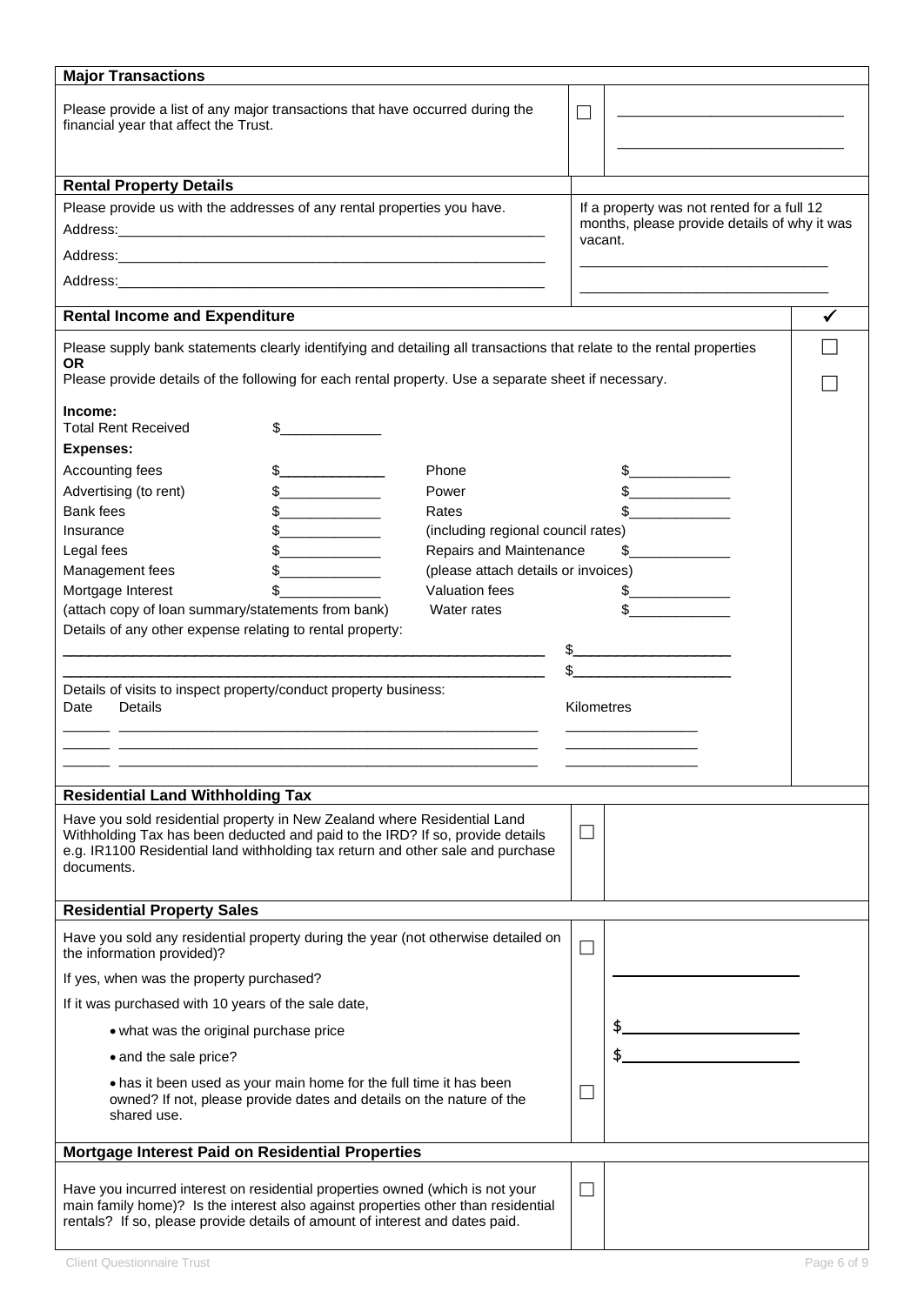| <b>Mixed Use Holiday Home</b>                                                                                                                                                                                                                                                                                                                                                    |  |
|----------------------------------------------------------------------------------------------------------------------------------------------------------------------------------------------------------------------------------------------------------------------------------------------------------------------------------------------------------------------------------|--|
| Does this entity have a property (such as a holiday home or a bach) that is used privately and also to derive income?<br>$Yes \Box No \Box$                                                                                                                                                                                                                                      |  |
|                                                                                                                                                                                                                                                                                                                                                                                  |  |
| $Yes \Box No \Box$<br>Was the property empty for 62 days or more in the income year?<br>If yes, please complete the following section so we can determine the amount of allowable deductions.                                                                                                                                                                                    |  |
| <b>Mixed Use Holiday Home - Information Required</b>                                                                                                                                                                                                                                                                                                                             |  |
| The number of days the property was empty during the income year                                                                                                                                                                                                                                                                                                                 |  |
| The number of days the asset was used by family or associated persons* during the income year<br>OR where income from any person received was less than 80% of market rate<br>* Associated persons include close relatives, or if owned by an entity, persons associated with the entity owning the property                                                                     |  |
| If there is more than one tenant who used the property through the year, please attach details.                                                                                                                                                                                                                                                                                  |  |
| Name of tenant:<br>the control of the control of the control of the control of the control of the control of                                                                                                                                                                                                                                                                     |  |
| Relationship to owner (if any):                                                                                                                                                                                                                                                                                                                                                  |  |
| $\begin{picture}(20,10) \put(0,0){\line(1,0){10}} \put(15,0){\line(1,0){10}} \put(15,0){\line(1,0){10}} \put(15,0){\line(1,0){10}} \put(15,0){\line(1,0){10}} \put(15,0){\line(1,0){10}} \put(15,0){\line(1,0){10}} \put(15,0){\line(1,0){10}} \put(15,0){\line(1,0){10}} \put(15,0){\line(1,0){10}} \put(15,0){\line(1,0){10}} \put(15,0){\line(1$<br>Amount of rent they paid: |  |
| Dates rented (From: To)                                                                                                                                                                                                                                                                                                                                                          |  |
| Expenses incurred in respect of the property (the list below is not exhaustive - details of all expenses will be<br>required):                                                                                                                                                                                                                                                   |  |
| Cost of advertising for tenants<br>$\frac{1}{2}$                                                                                                                                                                                                                                                                                                                                 |  |
| $\frac{1}{2}$<br>Cost of repairing damages caused by tenants                                                                                                                                                                                                                                                                                                                     |  |
| Number of days spent in the property while repairing damages caused by tenants<br><u> 1989 - Johann John Stein, mars eta bat eta bat eta bat eta bat eta bat eta bat eta bat eta bat eta bat eta b</u>                                                                                                                                                                           |  |
| Mortgage interest<br>$\frac{1}{2}$                                                                                                                                                                                                                                                                                                                                               |  |
| $\frac{1}{2}$<br>Rates                                                                                                                                                                                                                                                                                                                                                           |  |
| $\frac{1}{2}$<br>Insurance                                                                                                                                                                                                                                                                                                                                                       |  |
| Repairs/maintenance for general wear and tear                                                                                                                                                                                                                                                                                                                                    |  |
| Other (please give details) :<br>the control of the control of the control of the control of the control of the control of                                                                                                                                                                                                                                                       |  |
|                                                                                                                                                                                                                                                                                                                                                                                  |  |
| <b>Mixed Use Boat or Plane</b>                                                                                                                                                                                                                                                                                                                                                   |  |
| Does this entity have a boat or plane (with a market value of \$50,000 or greater), that is used privately and also to                                                                                                                                                                                                                                                           |  |
| derive income?<br>$Yes \Box No \Box$                                                                                                                                                                                                                                                                                                                                             |  |
|                                                                                                                                                                                                                                                                                                                                                                                  |  |
| If Yes, provide details:                                                                                                                                                                                                                                                                                                                                                         |  |
| Description:                                                                                                                                                                                                                                                                                                                                                                     |  |
| Market value:                                                                                                                                                                                                                                                                                                                                                                    |  |
| Was the asset unused for 62 days or more in the income year?<br>Yes $\Box$ No $\Box$                                                                                                                                                                                                                                                                                             |  |
| If yes, please complete the following section so we can determine the amount of allowable deductions.                                                                                                                                                                                                                                                                            |  |
| <b>Mixed Use Boat or Plane - Information Required</b>                                                                                                                                                                                                                                                                                                                            |  |
| The number of days the asset was <b>unused</b> during the income year                                                                                                                                                                                                                                                                                                            |  |
| The number of days the asset was used by family or associated persons* during the income year                                                                                                                                                                                                                                                                                    |  |
| OR where income from any person received was less than 80% of market rate<br>* Associated persons include close relatives, or if owned by an entity, persons associated with the entity owning the property                                                                                                                                                                      |  |
| For non-associated persons where payment received is at least 80% of market value:                                                                                                                                                                                                                                                                                               |  |
| Number of days the asset was used:                                                                                                                                                                                                                                                                                                                                               |  |
| Income received:                                                                                                                                                                                                                                                                                                                                                                 |  |
| Expenses incurred in respect of the property (the list below is not exhaustive - details of all expenses will be<br>required):                                                                                                                                                                                                                                                   |  |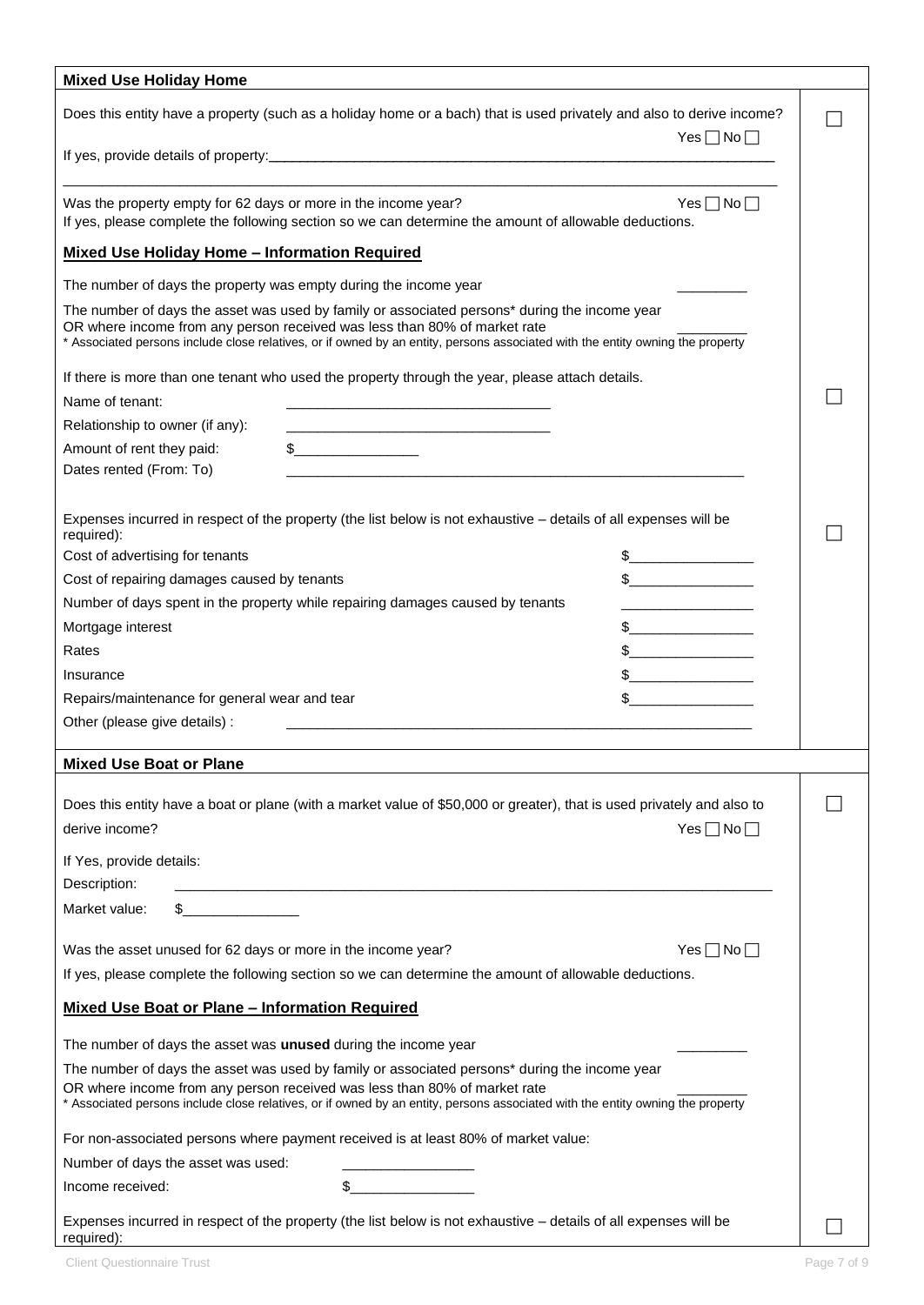|                                                                                                                                               |  | \$ |
|-----------------------------------------------------------------------------------------------------------------------------------------------|--|----|
| Cost of advertising for hireage                                                                                                               |  |    |
| Cost of repairing damages caused by hireage                                                                                                   |  |    |
| Operating costs / supplies                                                                                                                    |  |    |
| Insurance                                                                                                                                     |  | \$ |
| Repairs/maintenance for general wear and tear                                                                                                 |  |    |
| Other (please give details)                                                                                                                   |  |    |
|                                                                                                                                               |  |    |
| <b>Cryptoassets</b>                                                                                                                           |  |    |
| Have you received or traded in cryptoassets during the income year? If so,<br>please provide the following information:                       |  |    |
| The type of cryptoasset<br>٠                                                                                                                  |  |    |
| For each transaction provide the date, type of transaction <i>i.e.</i> received<br>$\bullet$<br>or disposed of, number of units, value in NZD |  |    |
| Total units of each cryptoasset held at the beginning and end of the<br>٠<br>year                                                             |  |    |
| Exchange records and bank statements                                                                                                          |  |    |
| Wallet addresses                                                                                                                              |  |    |

**Thank you for completing this questionnaire - don't forget to sign it**